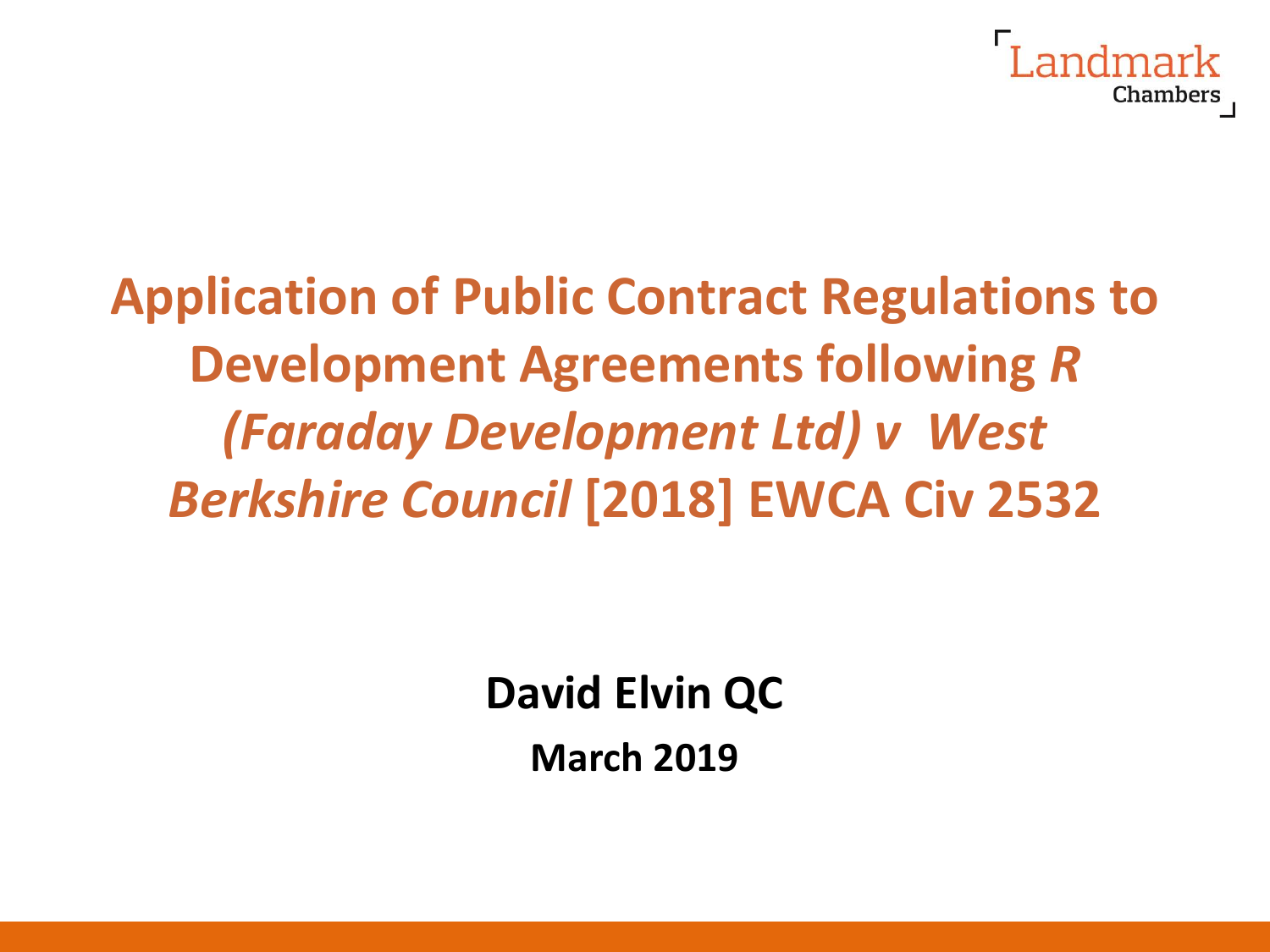

## **Directive 2014/24/EU, recital (5)**

"… nothing in this Directive obliges Member States to contract out or externalise the provision of services that they wish to provide themselves or to organise by means other than public contracts within the meaning of this Directive"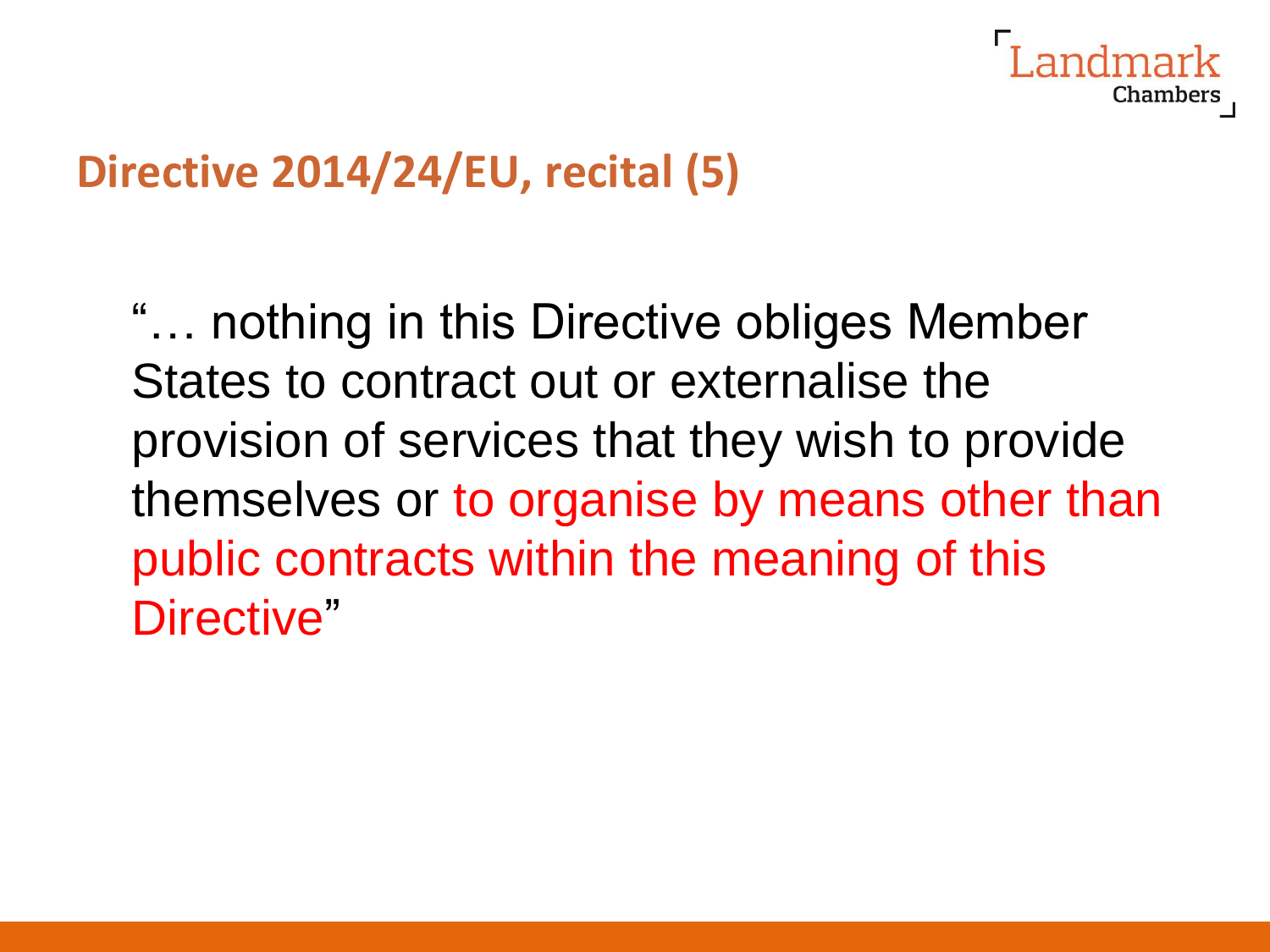#### **Approach to PWCs in the land use context**

- *Auroux* C-220/05 [2007] ECR I-385 relatively broad approach to application of the directive and PWC
- Subsequent narrowing of that broad approach?
	- *Helmut Müller* C-451/08 [2011] P.T.S.R. 200 required a legally enforceable contract, binding under national law, to provide specified works – regulatory requirements insufficient

- *Commission v Spain (Re award of urban development contracts in Valencia region)* C-306/08 [2011] 3 C.M.L.R. 43 - AG Jääskinen [70]-[75] suggested a more restrained approach to land use agreements
- *City of Flensburg* (IP/08/867) Commission satisfied not PWC since land transaction which only required the land to be repurchased by the City if the works to provide a building were not undertaken. Measures to encourage performance falling short of contractual obligation insufficient.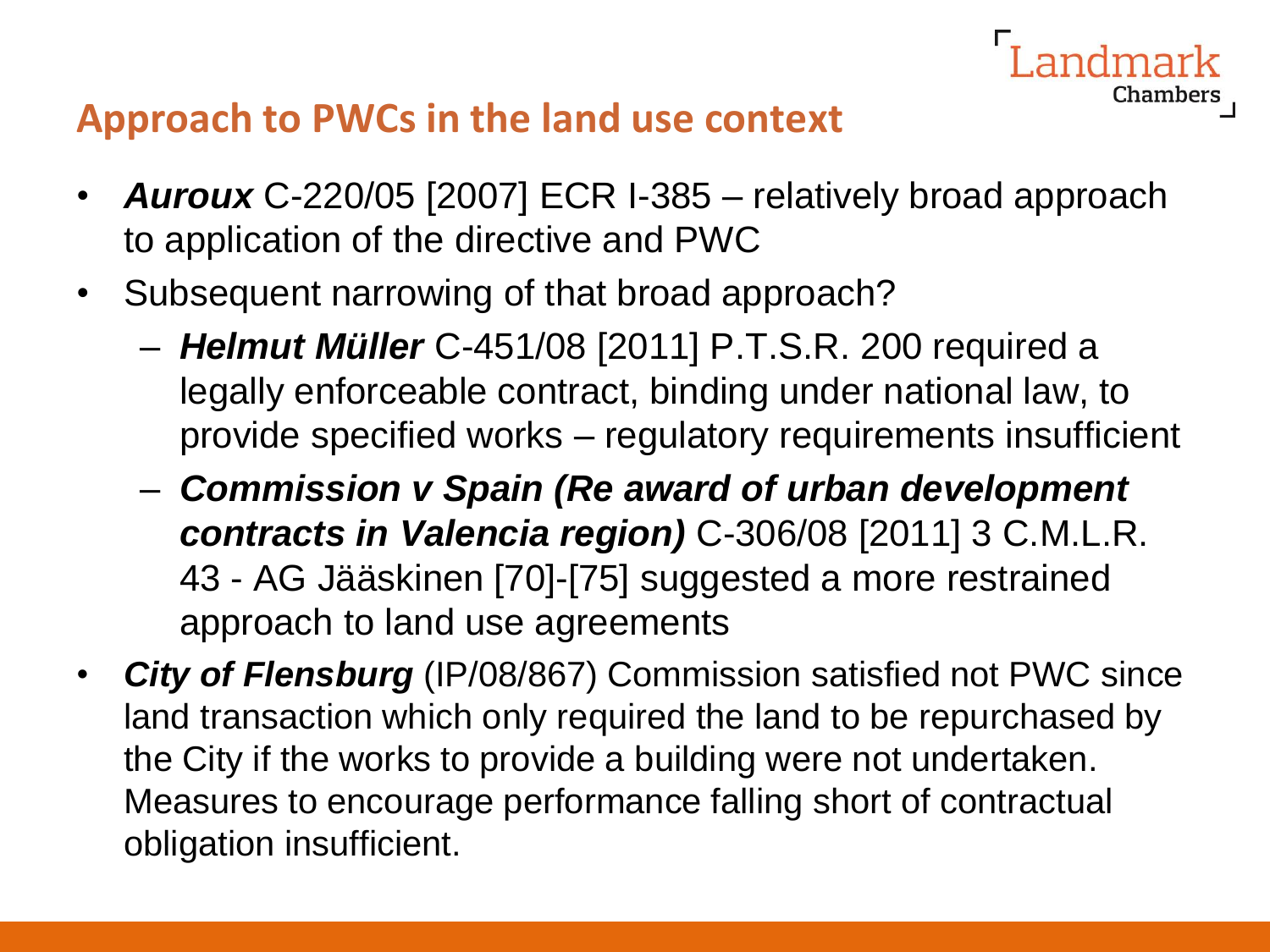# **CJEU and the Commission**

• *Helmut Müller GmbH* at [63] – to be a PWC the relevant agreement must impose a legally enforceable obligation on an economic operator to undertake works. An agreement that does not impose such an enforceable legal obligation is not a PWC and is not subject to procurement – the exercise of planning regulatory powers to require works is not sufficient so a local authority that merely requires works by imposing requirements in a planning permission is not caught

ndmark

- AG Mengozzi at [78]
	- "a public works contract is to all intents and purposes a contract, that is to say, a legal document which, in all the variety of national legal systems, is by nature binding at all times and in all circumstances. … in order for there to be a public works contract, the contractor must be under a contractual obligation to provide the specified service. However, the consequences of any failure to fulfil obligations are a matter of national law…."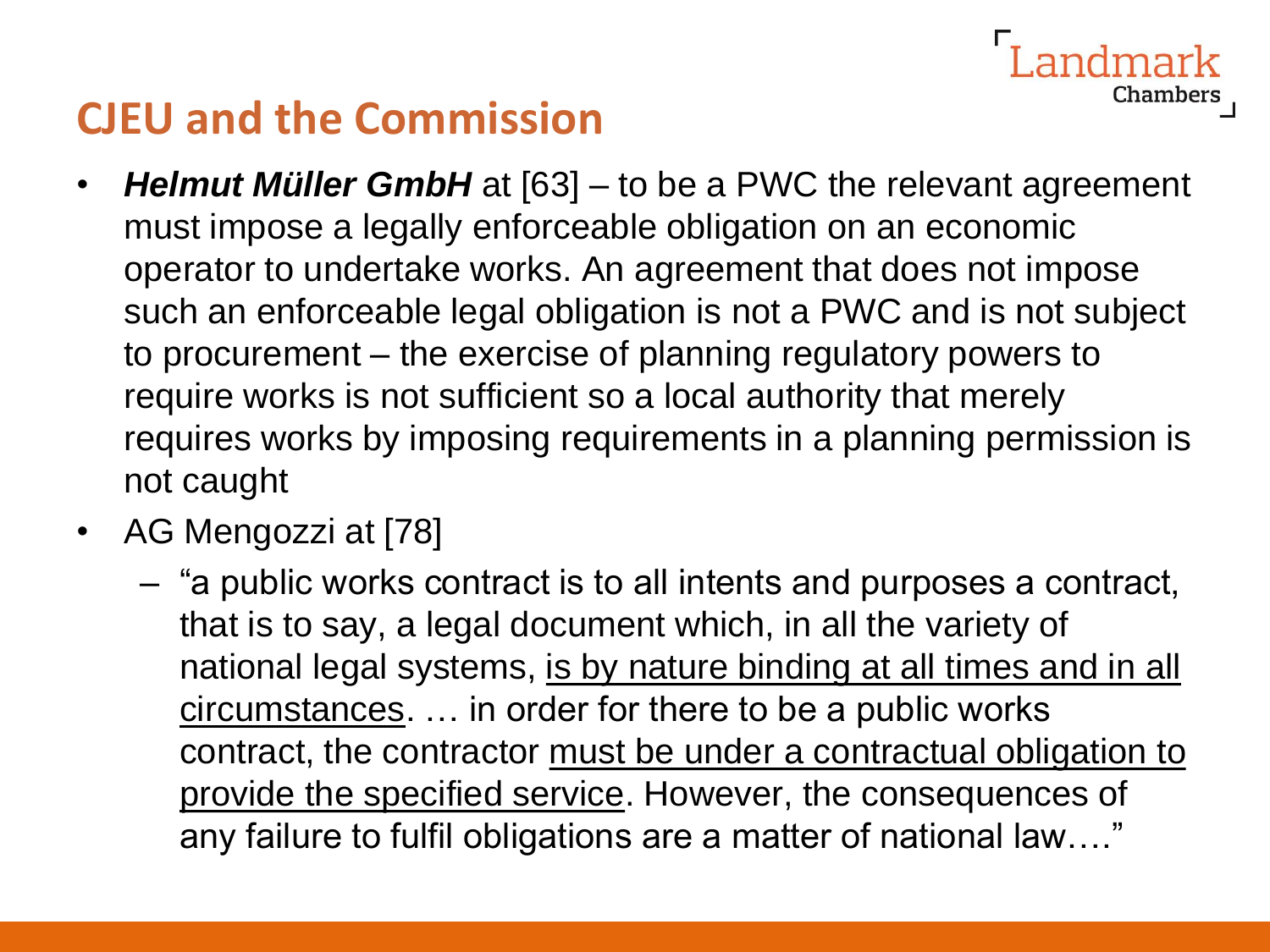### **CJEU and the Commission**

- *Commission v Spain (Valencia)* C-306/08 AG Jääskinen [70]-[75]
	- "73. In considering what fits the public procurement frame the Court's case law to date has adopted a relatively broad, public procurement-friendly approach. This has given rise to a debate as to whether land-use agreements are or should be classified as public contracts or more precisely as public works contracts as they often involve, directly or indirectly, the execution of public works by the developer or the landowners…"

- "75. … in my opinion the Court should exercise a certain restraint if a broad interpretation of an EU law concept seems to lead, in practice, to an instrument of national law losing its raison d'être or a detailed EU legislative act becoming applicable to phenomena that have not been considered by the EU legislature during the legislative process."
- *City of Flensburg* (IP/08/867)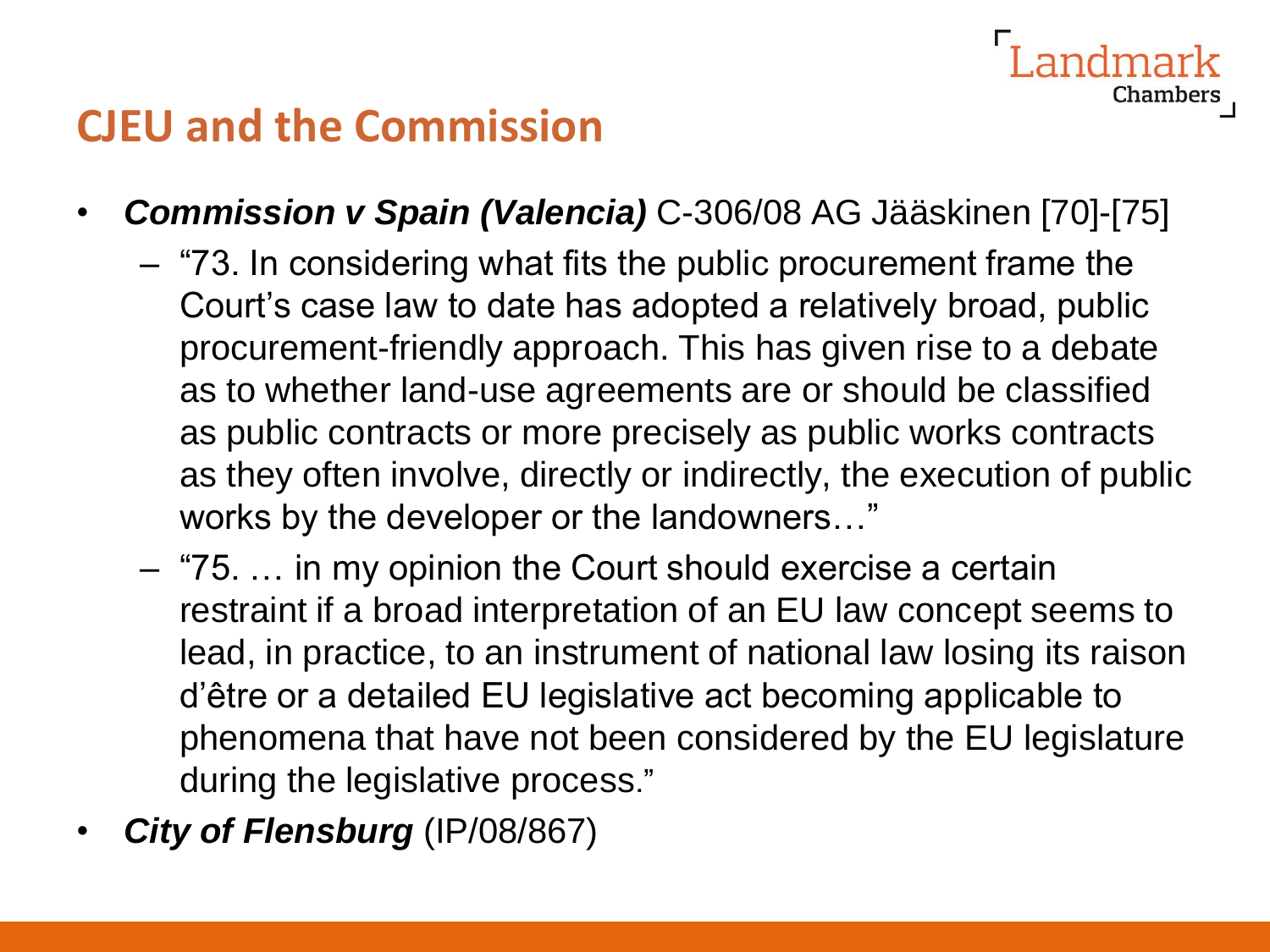# **Anti-avoidance**

• *Commission v Austria* C-29/04 [2005] ECR I-9705 *(Mödling)* to avoid procurement, award of a waste contract with a company wholly owned by the municipality at the time of the contract with a transfer of 49% of shares into private ownership shortly afterwards -

- [40] "an artificial construction comprising several distinct stages"
- [41] that the award of that contract must be examined "taking into account all those stages as well as their purpose and not on the basis of their strictly chronological order"
- *Remondis GmbH v Region Hannover* C-51/15 (21.12.16) transfer of waste tasks to a public law entity created by agreement by 2 authorities to which powers for the performance of those tasks were transferred not a public contract provided it was autonomous.
	- **CJEU** [43] "The synallagmatic nature of the contract is thus an essential element of a public contract.."
	- **AG Mengozzi** at [36] "an essential element … is the creation of legally binding reciprocal obligations"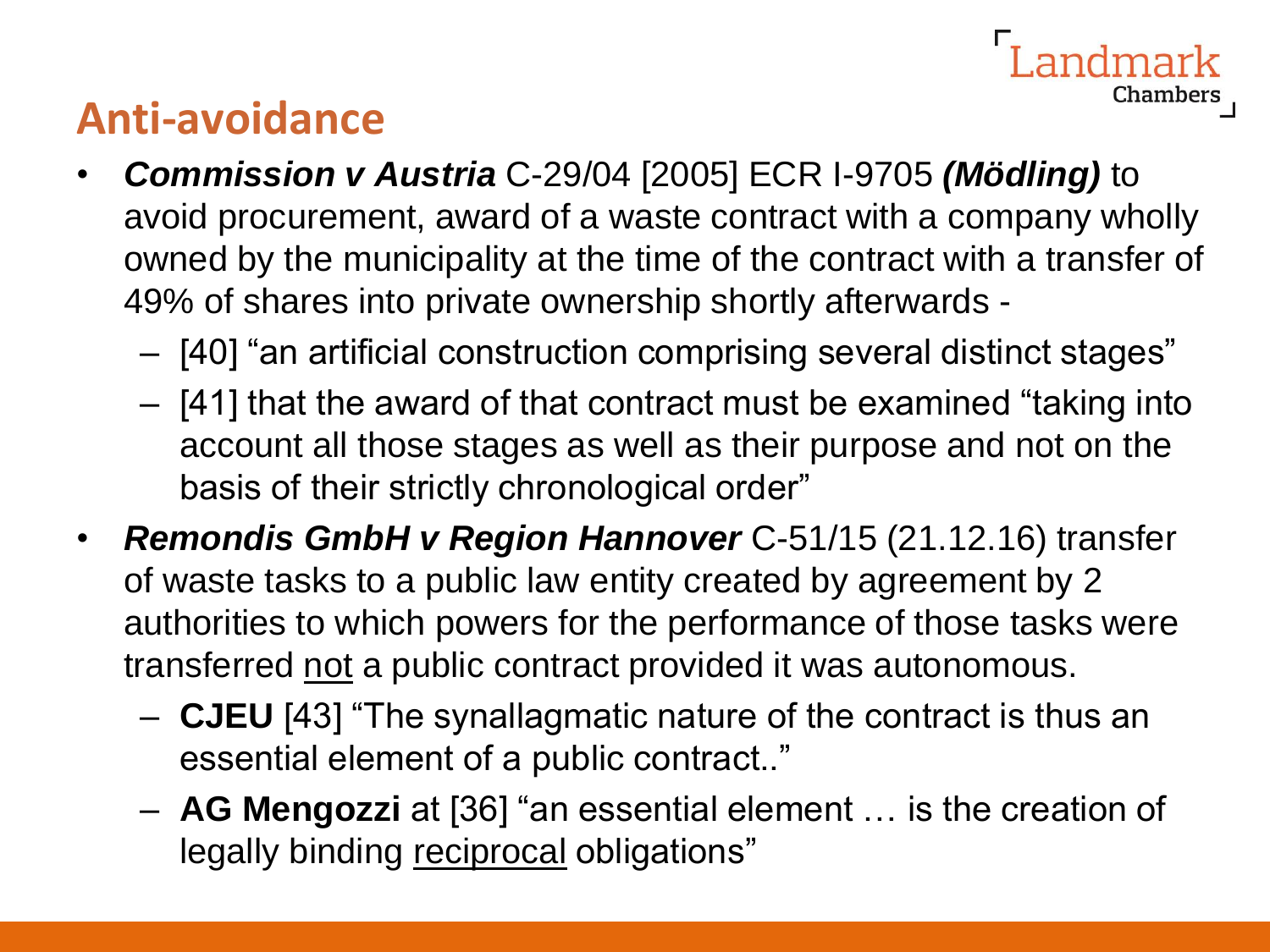• *Helmut Müller* applied in *Midlands Co-Op* [2012] LGR 39 where a planning agreement between Tesco and Birmingham CC held not to be procurable. Hickinbottom J at [110]:

Landmark

Chambers

– "At all material times, the "replacement community facilities" formed part of Tesco's planning permission and … the section 106 agreement obliged Tesco to be responsible for all works of fitting out and re-location costs of "the Replacement Community Facilities" ...... Those obligations do not arise unless the planning permission is implemented (i.e. the development is started). That start is conditional on a variety of matters and, in any event, Tesco is not legally committed to start the development at all."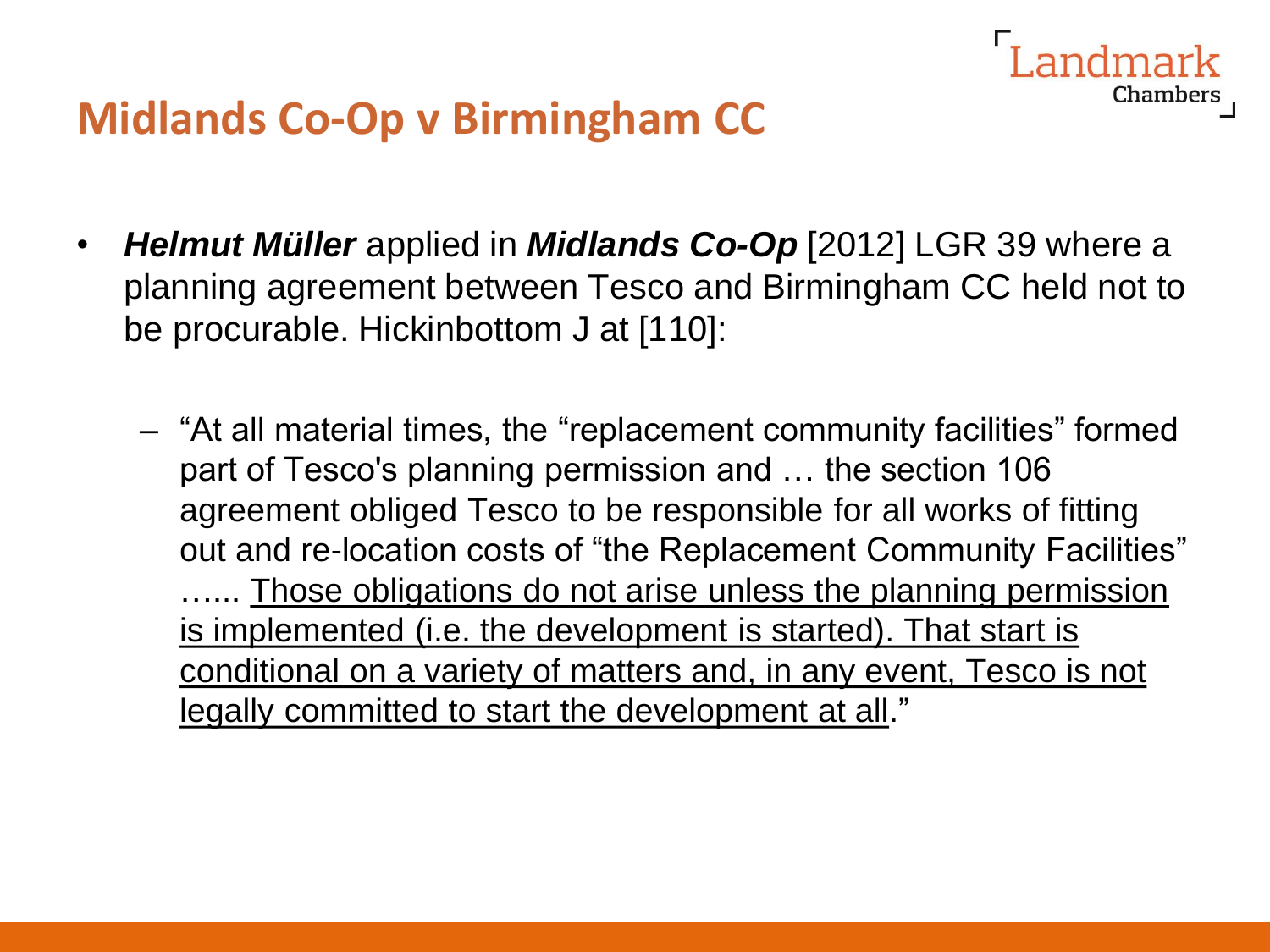• Hickinbottom J. recognised the freedom of a local authority to choose whether to impose an obligation to provide works or to merely use its regulatory powers [116] –

Chambers

– "The advantage, from the Council's point of view, was that the onerous provisions of the procurement provisions would not apply to the sale of the land, and may not apply to any part of the arrangement. The disadvantage is that they lost the imposition of an obligation on the successful bidder to commit themselves to the development obligations. However, these are the different sides of the same coin: both derive from the presence or absence of contractual obligations to perform works."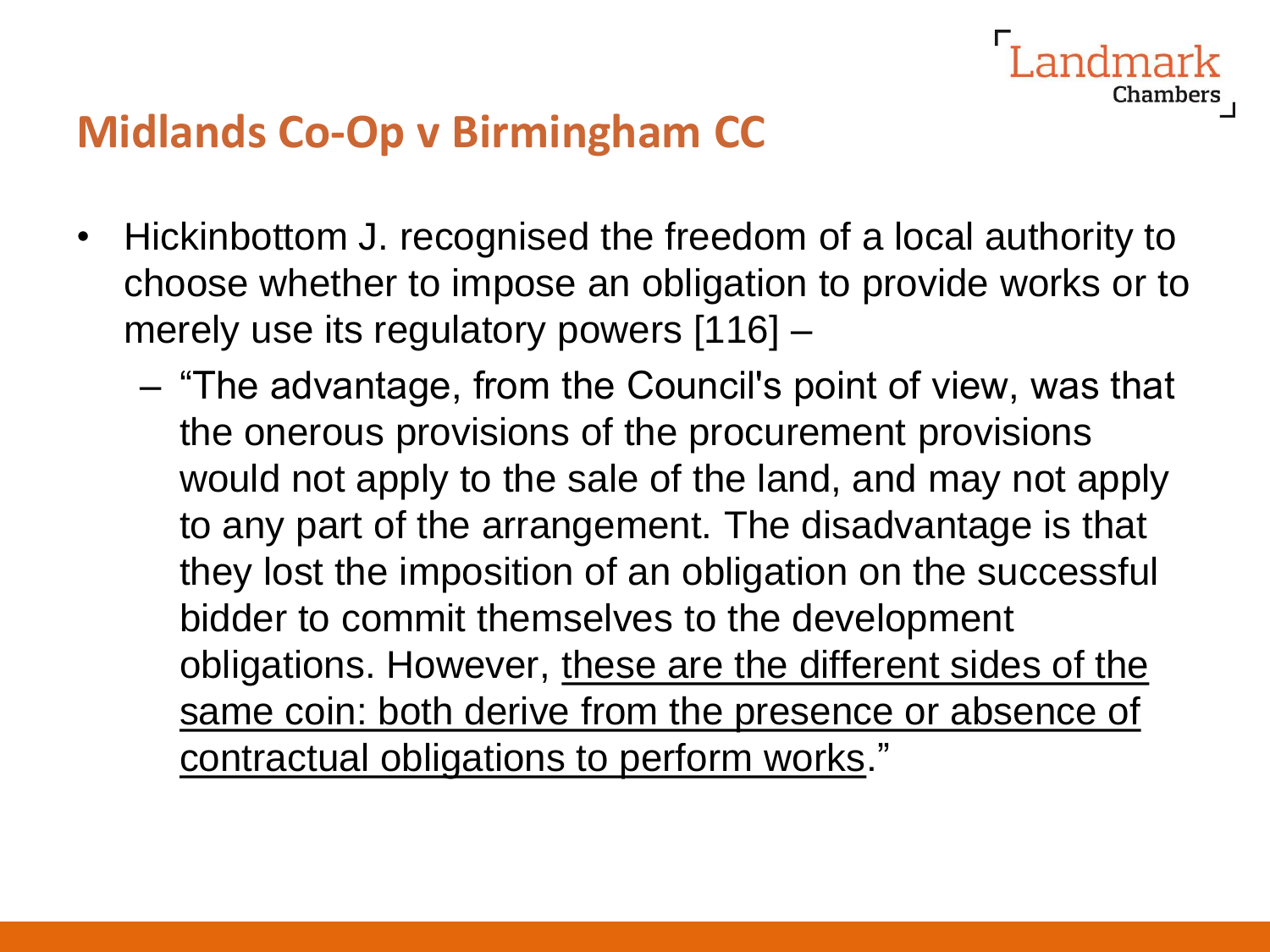- Distinguished in *Faraday* 
	- "39. … This case was also quite unlike *Midlands Co-operative Society*. The development agreement was a very different sort of arrangement from the sale and purchase agreement between developer and local authority in that case, and the section 106 planning obligation. The court must ask itself whether this was a transaction in which the council entrusted the execution of public works to a developer. It was. The whole purpose of the development agreement was that St Modwen would carry out the works…"

Chamber:

– But in *Helmut Müller* there was no agreement– and the planning obligation in *Midlands Co-Op* was an agreement that otherwise fulfilled PWC requirements. St Modwen did not bind itself to undertake the works.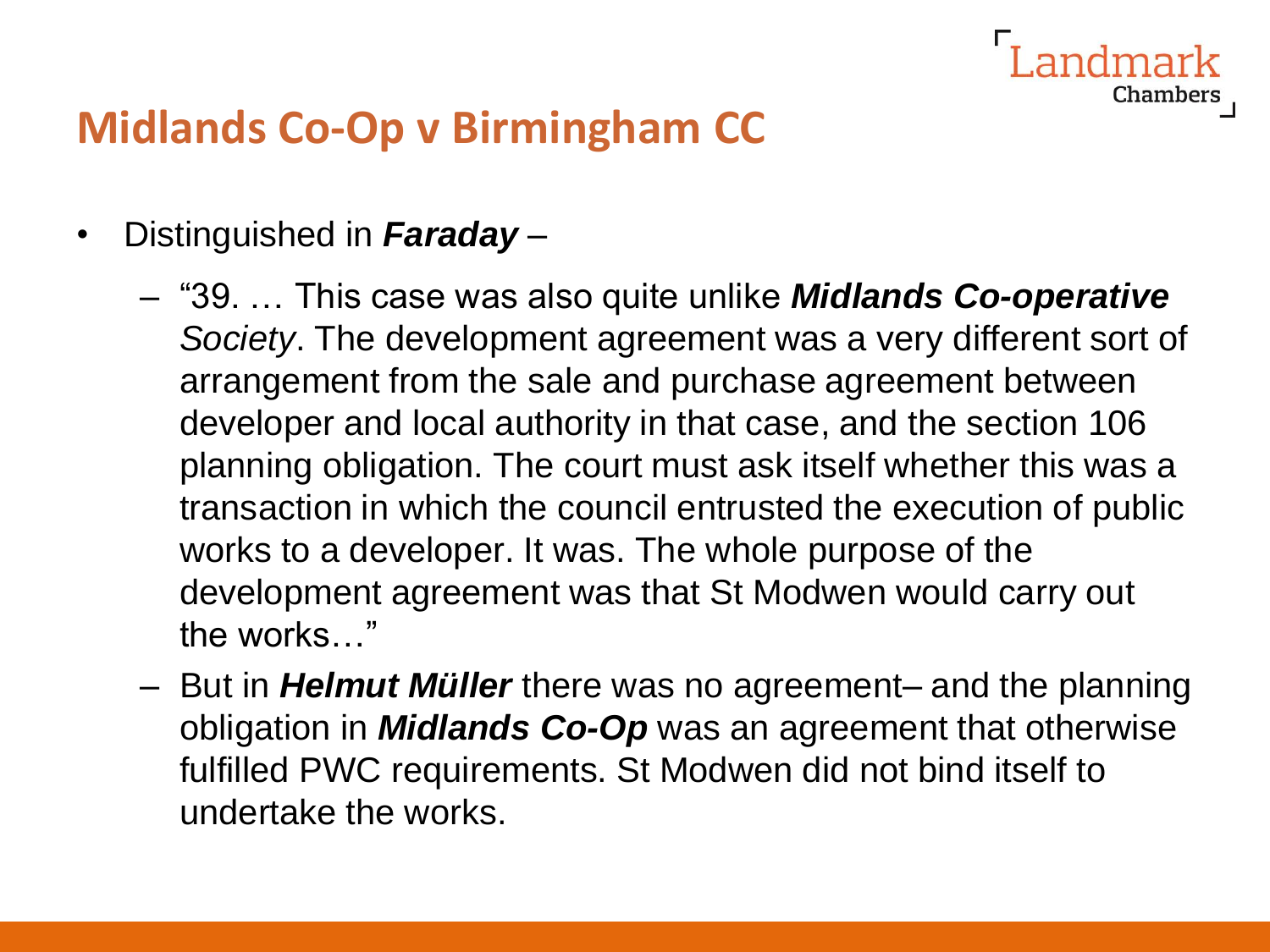- Also distinguished in *Faraday* as a planning agreement
	- "53. The section 106 planning obligation was also a very different kind of agreement. It had a distinct status and role in the statutory planning scheme. Its purpose was to regulate the development of land for which the local planning authority was granting planning permission. By its terms the developer, and its successors in title, would not be able lawfully to proceed with the development for which planning permission was granted, and in particular would not be able to demolish the existing community facilities on the development site, until it had constructed replacement facilities. The section 106 agreement did not oblige the developer to proceed with the development. But in any case it was not the kind of transaction that is governed by the public procurement regime. By its very nature, it was not a "public works contract"...."

- Are s. 106 agreements wholly outside of the procurement regime? Not the basis of *Midlands Co-Op* and not argued in *Faraday*
- A significant extension to *Helmut Müller* ?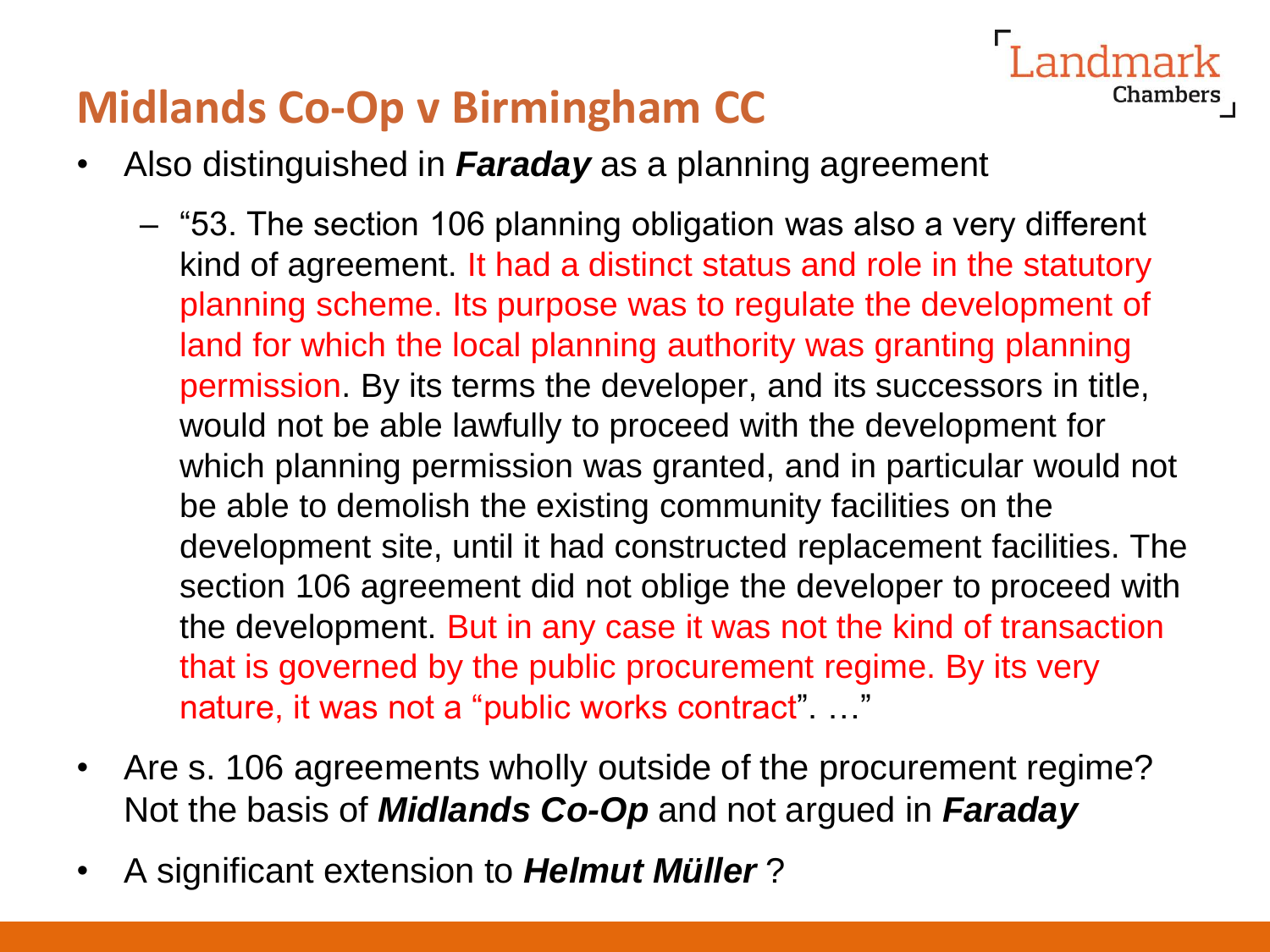# **AG Quidnet Hounslow LLP**

• *AG Quidnet Hounslow LLP v Hounslow LBC* [2013] P.T.S.R. 828. Coulson J. was concerned with a development agreement that was deliberately structured so as not to impose an enforceable legal obligation to carry out works. The claimant recognised, as a consequence of *Müller*, this meant the Directive did not apply, but nonetheless sought to contend that the agreement was subject to an equivalent requirement to conduct some form of transparent award procedure pursuant to EU General Treaty principles. This was rejected underlining the parties' freedom to choose:

Chamber

– "42 … There is no express obligation on the part of L&G to develop the site or provide any services whatsoever. Whilst … this was the deliberate result of careful drafting, so as to avoid the consequences of the 2006 Regulations, the fact remains that the heads of terms require no services to be provided by L&G. If L&G subsequently find themselves faced with the commercial necessity of developing the site …then that is a matter for them."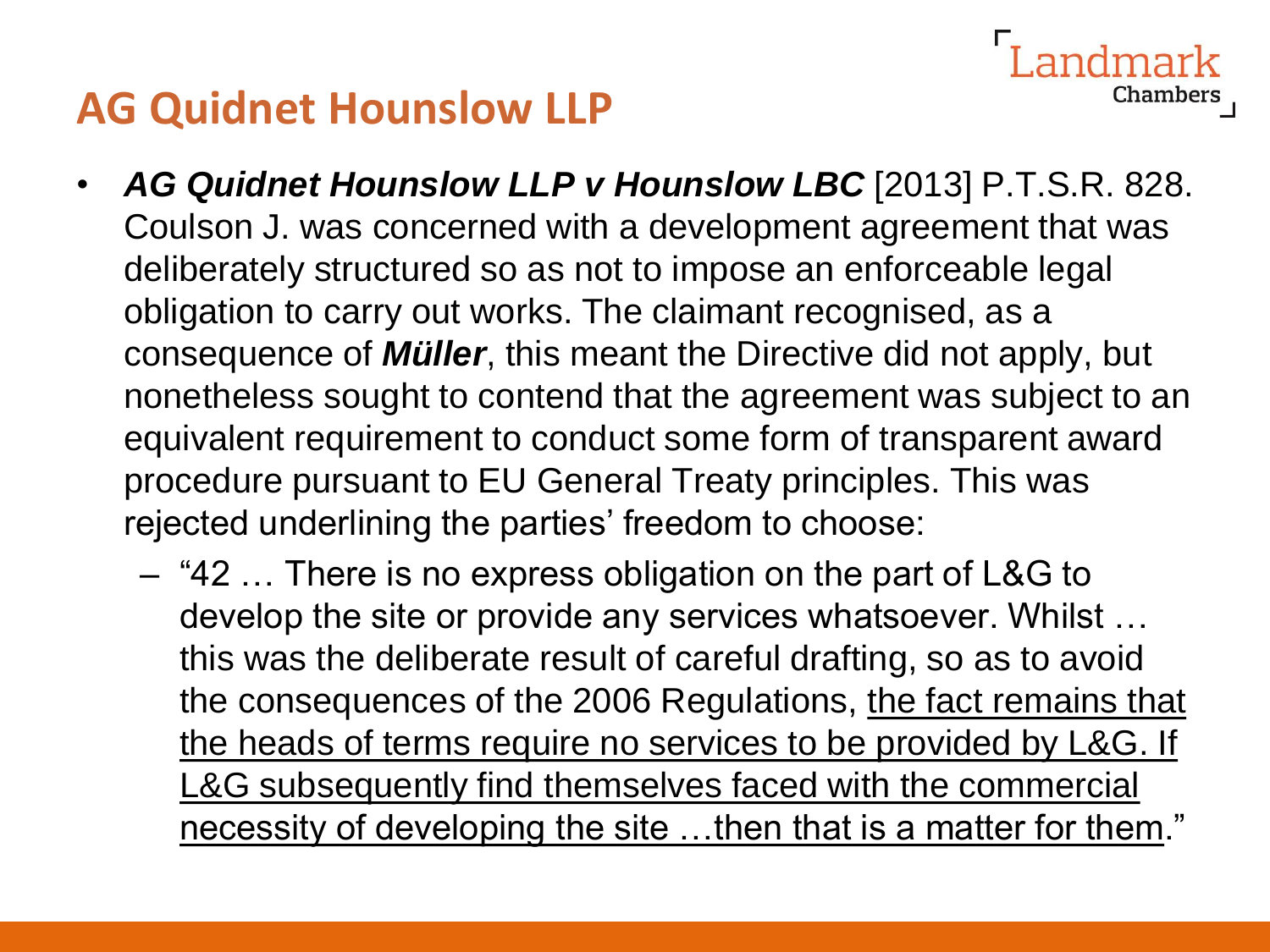# **R (Faraday) v West Berkshire: facts**

• WBC wished to secure "*the comprehensive development … for the purposes of regeneration and maximising income*" of a 10 ha industrial estate in Newbury

- Development agreement (DA) awarded following a lengthy public process from 2011-14, ending in tenders, which made it clear was intended to fall outside the procurement regime
- Complex DA which only imposed obligation on developer St Modwen to undertake preliminary planning services (held not to be relevant) but no obligation to undertake works until a procedure had been followed with regard to design, planning and viability assessment and, even then, the developer had only an option to buy. The obligation to undertake works specified by WBC only arose land drawn down under the DA.
- Details of the DA are set out in Annex to the CA judgment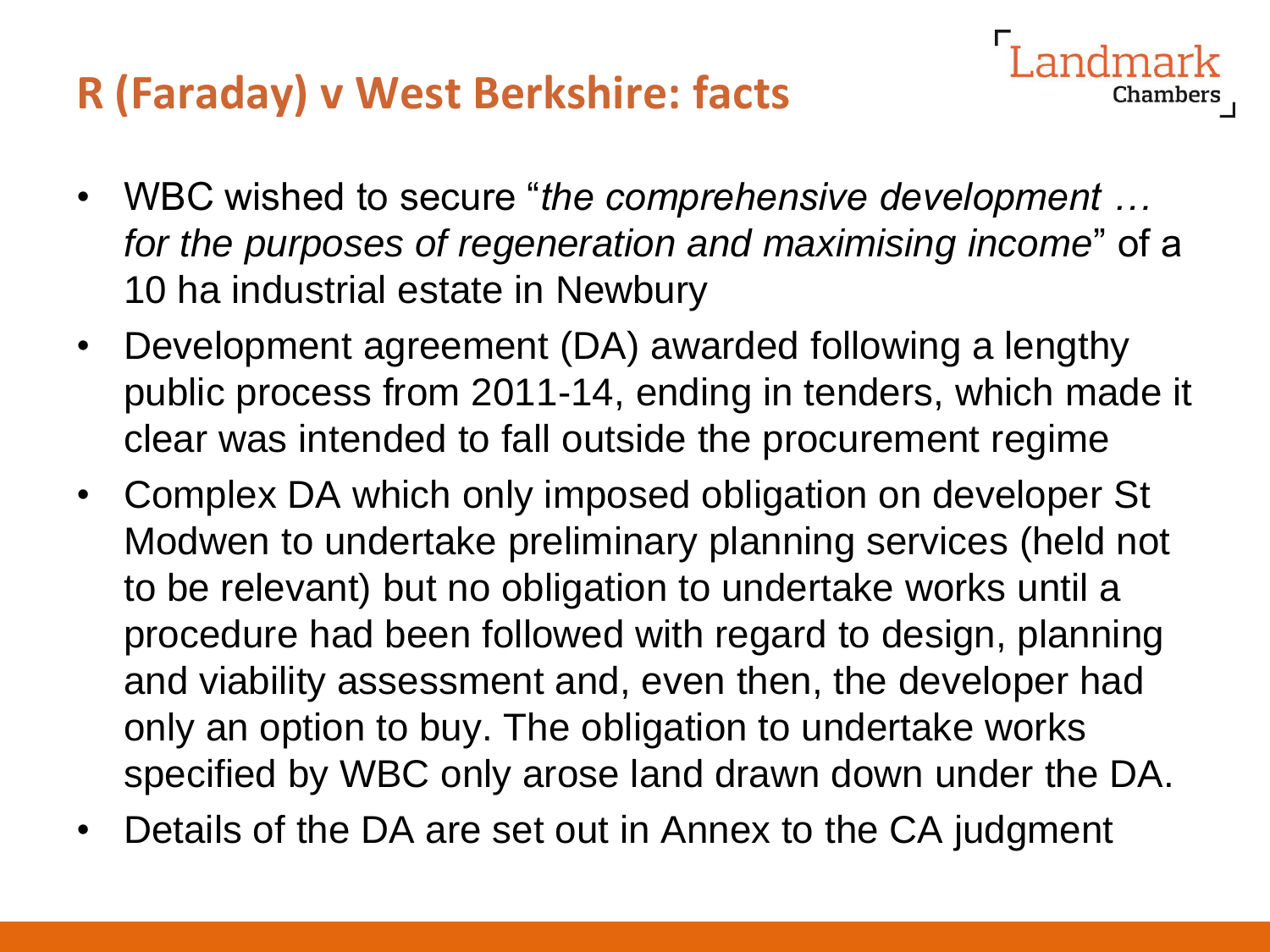# *Faraday***: High Court**

• Holgate J rejected a best consideration challenge under the Local Government Act 1972 and also held that the DA was not a PWC within the 2006 Regulations because the developer decided whether or not to trigger the works obligations

- It was not a public services contract since the services were subordinate to the main purpose of the DA which was the securing of works to regenerate the site
- He rejected any suggestions that an abuse of rights or antiavoidance policy should apply to the DA
- The VEAT notice issue was not pursued in the High Court (though it was before the Court)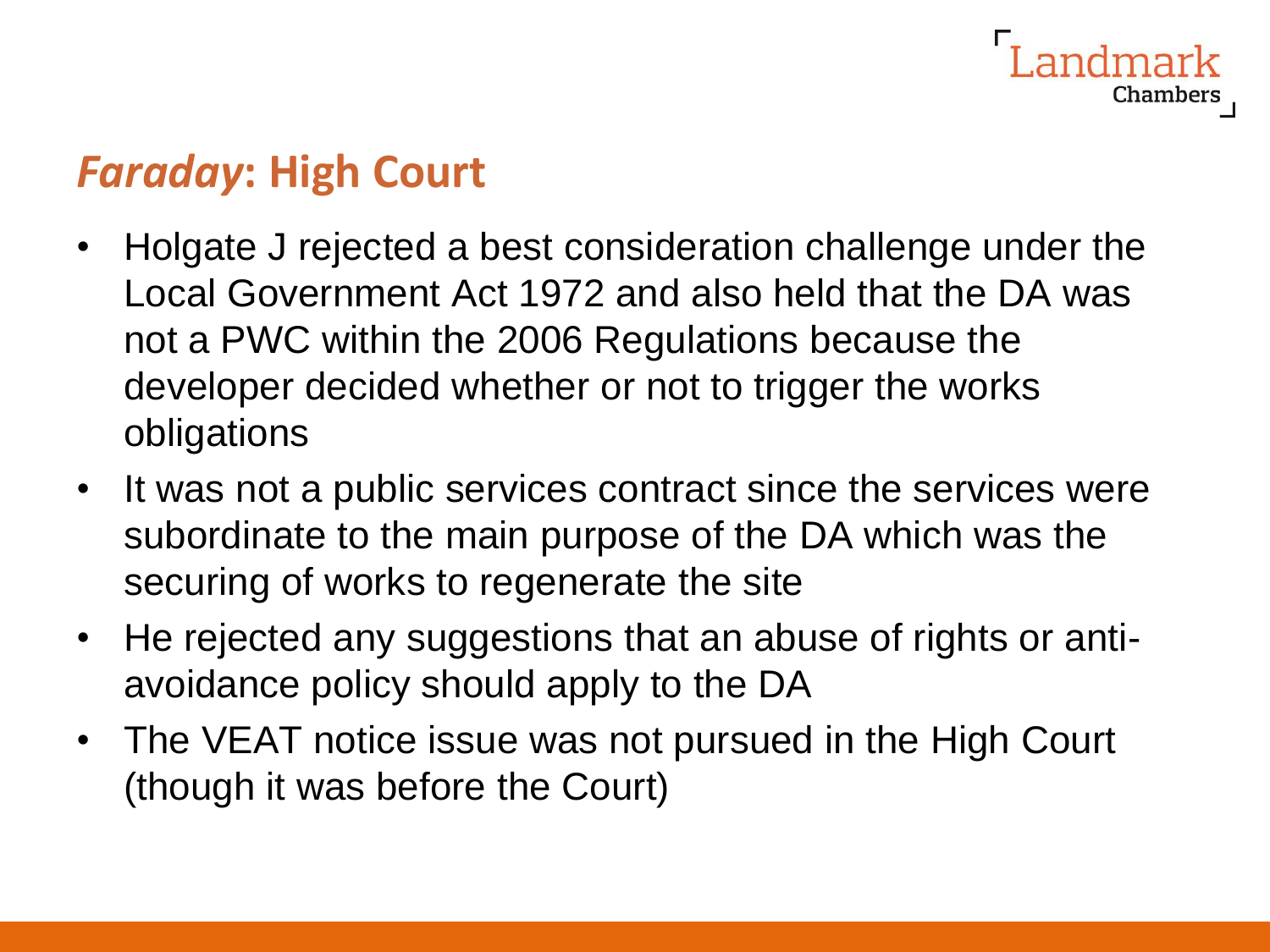• [2018] EWCA Civ 2532 14.11.18. Allowed the appeal, held the VEAT notice invalid, made a DoI and imposed a token civil penalty. Critical to Lindblom LJ's conclusions were the following:

- It was necessary to look at the substance of the contractual arrangements [60]
- although it was not sufficient to make the agreement a PWC that only WBC had committed itself contractually, and the developer could walk away, nonetheless "once it has drawn down the land, will be bound to develop it in accordance with the development agreement" [50]
- WBC had done all that it could and "committed itself to procuring the development from St Modwen. The development agreement constitutes a procurement in its result, and a procurement without a lawful procurement procedure... The procurement crystallizes when St Modwen draws down the land." [61]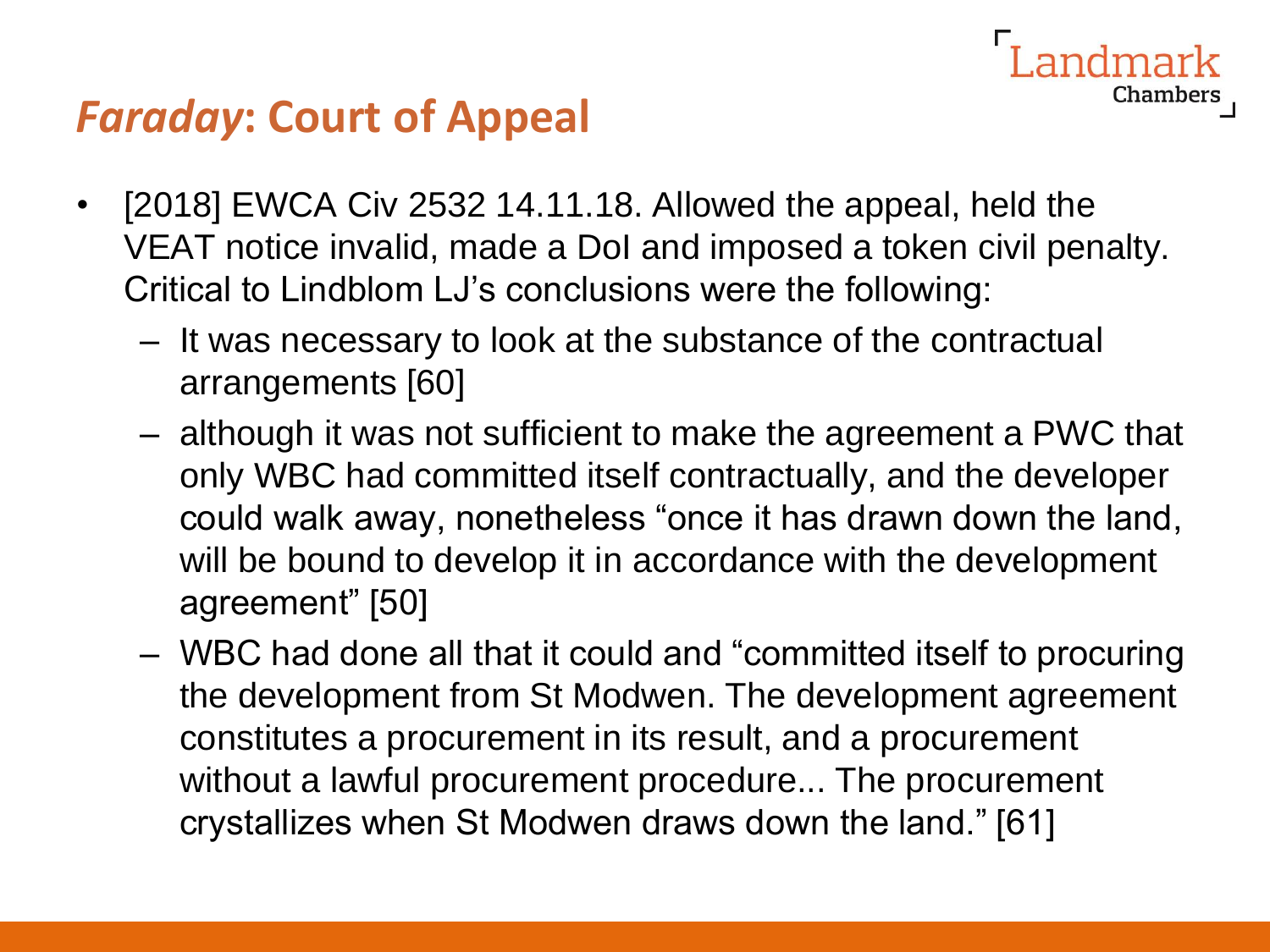#### ndmark Chambers

# *Faraday***: Court of Appeal**

- Ground 1 rejected
	- [51] "… because St Modwen's obligations to carry out works under the development agreement, though plainly directed to the object of that contract, are – for the moment – contingent obligations, the development agreement is not yet a "public works contract". This conclusion, in my view, is not inconsistent with the authorities, European or domestic." **Not a PWC at the date it was entered into**.
- Ground 2
	- [59] "The court must consider the relevant transaction in its totality to establish whether the contracting authority has, by its "decision or action", procured, or contractually committed itself to procuring, works or services from a particular economic operator." **Extended meaning of PWC to include future actions provided for in the contract**.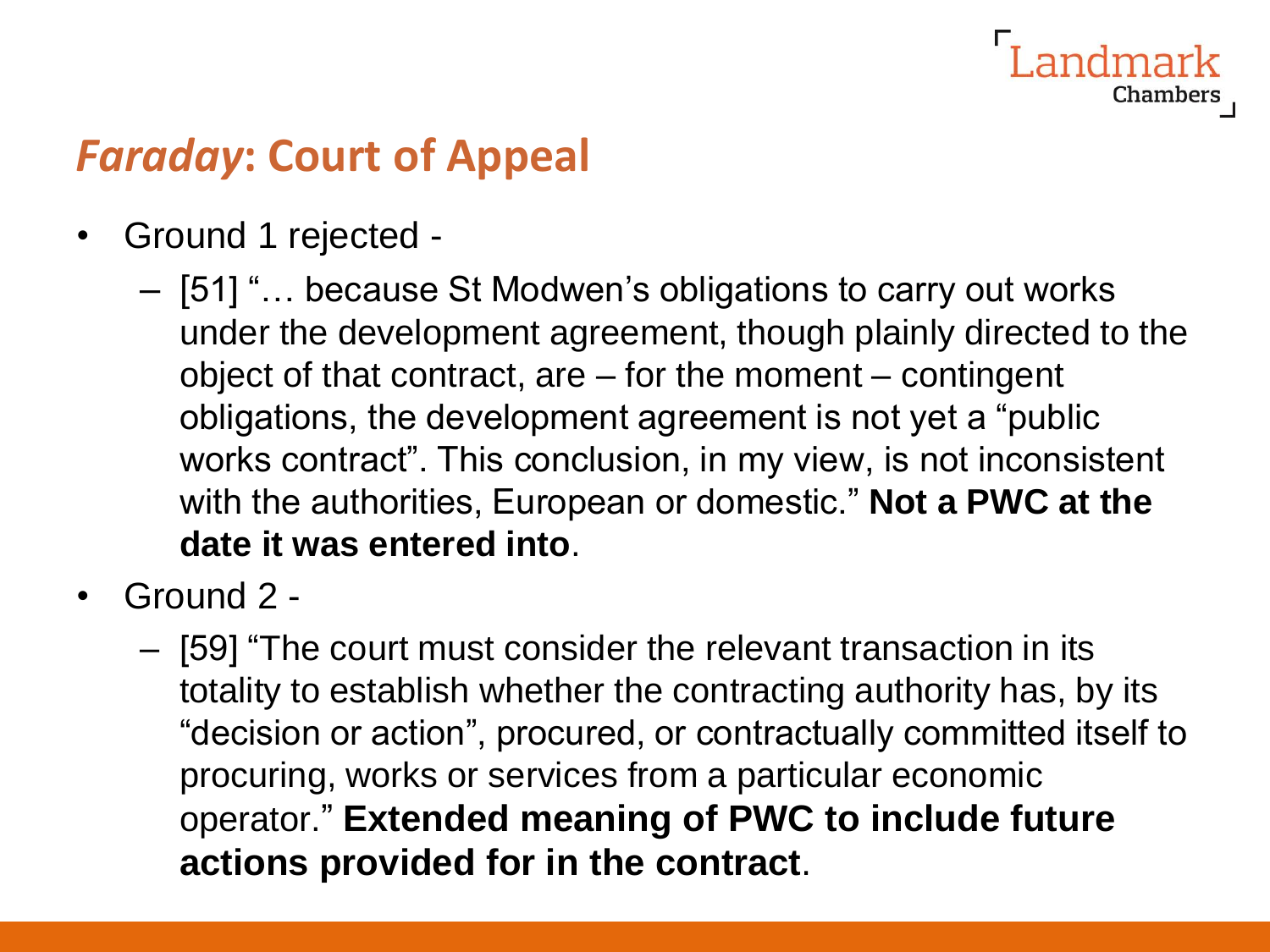• "If the development agreement was not a "public works contract" on the day it was entered into, because St Modwen was not then under an immediately enforceable obligation to carry out development, it will nevertheless become a "public works contract" once the option is exercised, the land is drawn down, and binding obligations, for consideration, are triggered." [57].

Chamber:

• "it was only at that stage, at the time when the development agreement was being entered into, that the council had to consider whether it was under a duty to conduct a regulated procurement – because otherwise a timely procurement procedure, or any procurement procedure, was going to be impossible. The touchstone, then, is whether, in substance, the agreement in question, at the date it is concluded, provides for a relevant procurement." [60]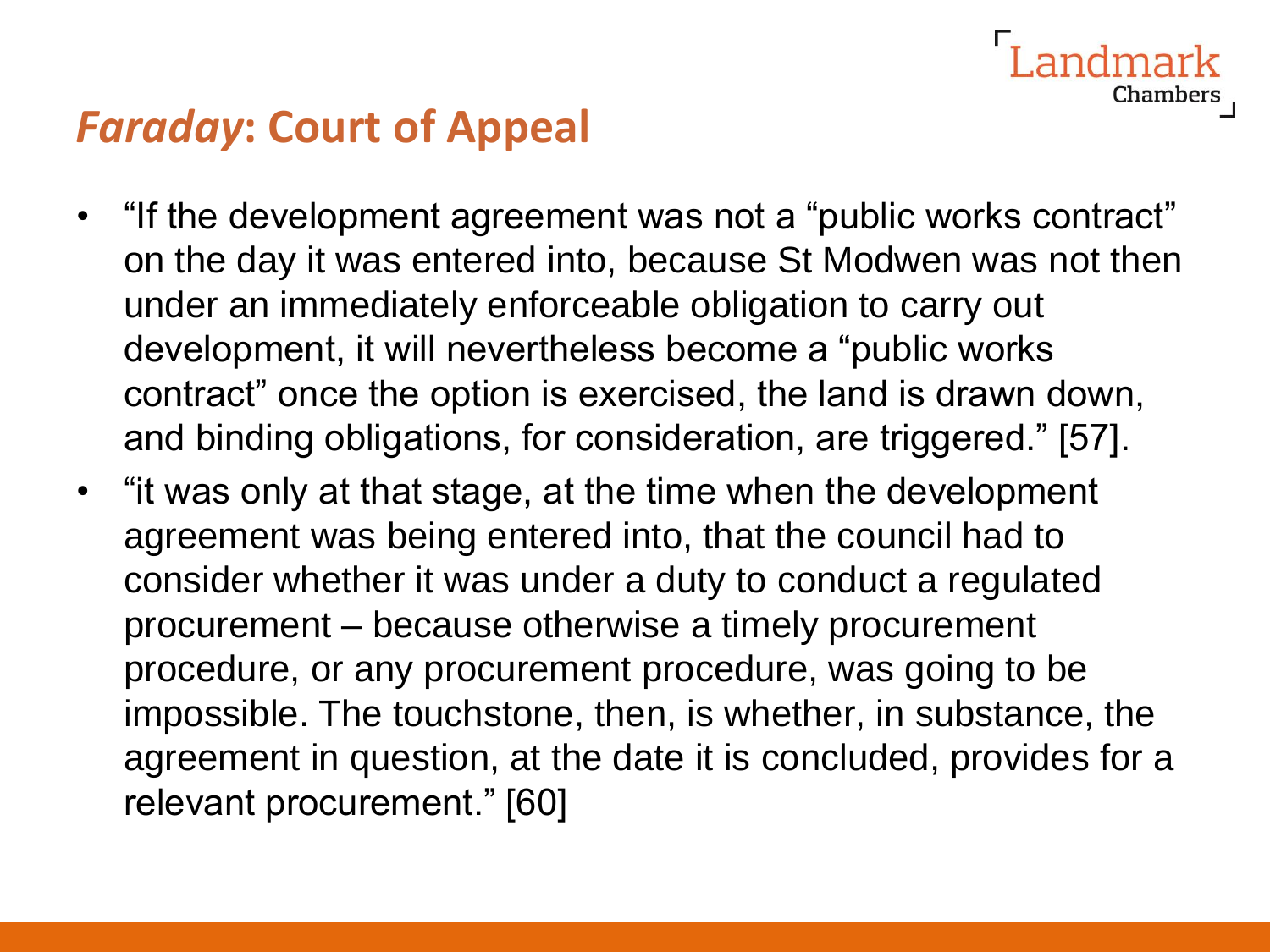• "By entering into the development agreement, therefore, the council effectively agreed to act unlawfully in the future. In effect, it committed itself to acting in breach of the legislative regime for procurement." [62]

- "The only other possibility would be that a contracting authority is at liberty to construct a sequence of arrangements in a transaction such as this, whose combined effect is to constitute a "public works contract", without ever having to follow a public procurement procedure. That would defeat the operation of the legislative regime." [62]
- The authorities required the court "to look at the real substance of the transaction, and to view the several stages of a "multi-stage" process as a whole. In this case that entails not only a first stage, comprised in the development agreement itself, but also a second stage provided for in it, which is initiated when the option is exercised and land is drawn down by the developer…" [63]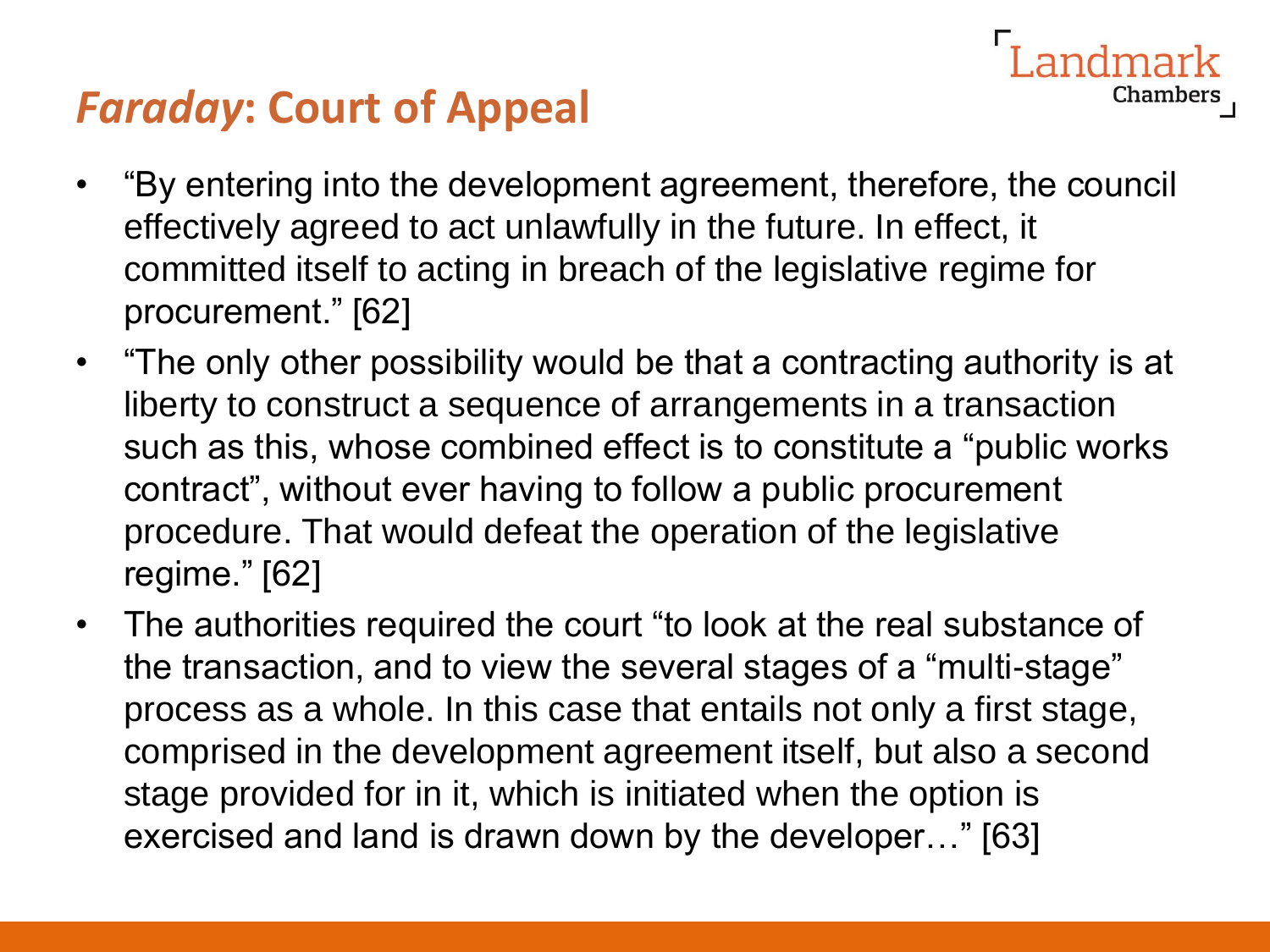• "In that second stage the developer's obligation to execute the works is effective, and the public works performed. Inherent in this two-stage process is a public procurement. The breach of the 2004 Directive and the 2006 regulations occurs when the land is drawn down by St Modwen. At that point the council retains its contractual control over the content of the works, but has no further control over the award of the contract for their execution. Once the option is exercised, the council is obliged to enter into a long lease, and St Modwen is obliged, under both the lease and the development agreement, to bring the works to fruition." [63]

dmark

- Accepted that a contingent obligation did allow the developer to "walk away" without assuming works obligations to the extent that it chose not to exercise the entitlement to draw down land [48].
- In that respect similar to *Midlands Co-Op*? Tesco there could choose not to implement the permission and trigger the obligation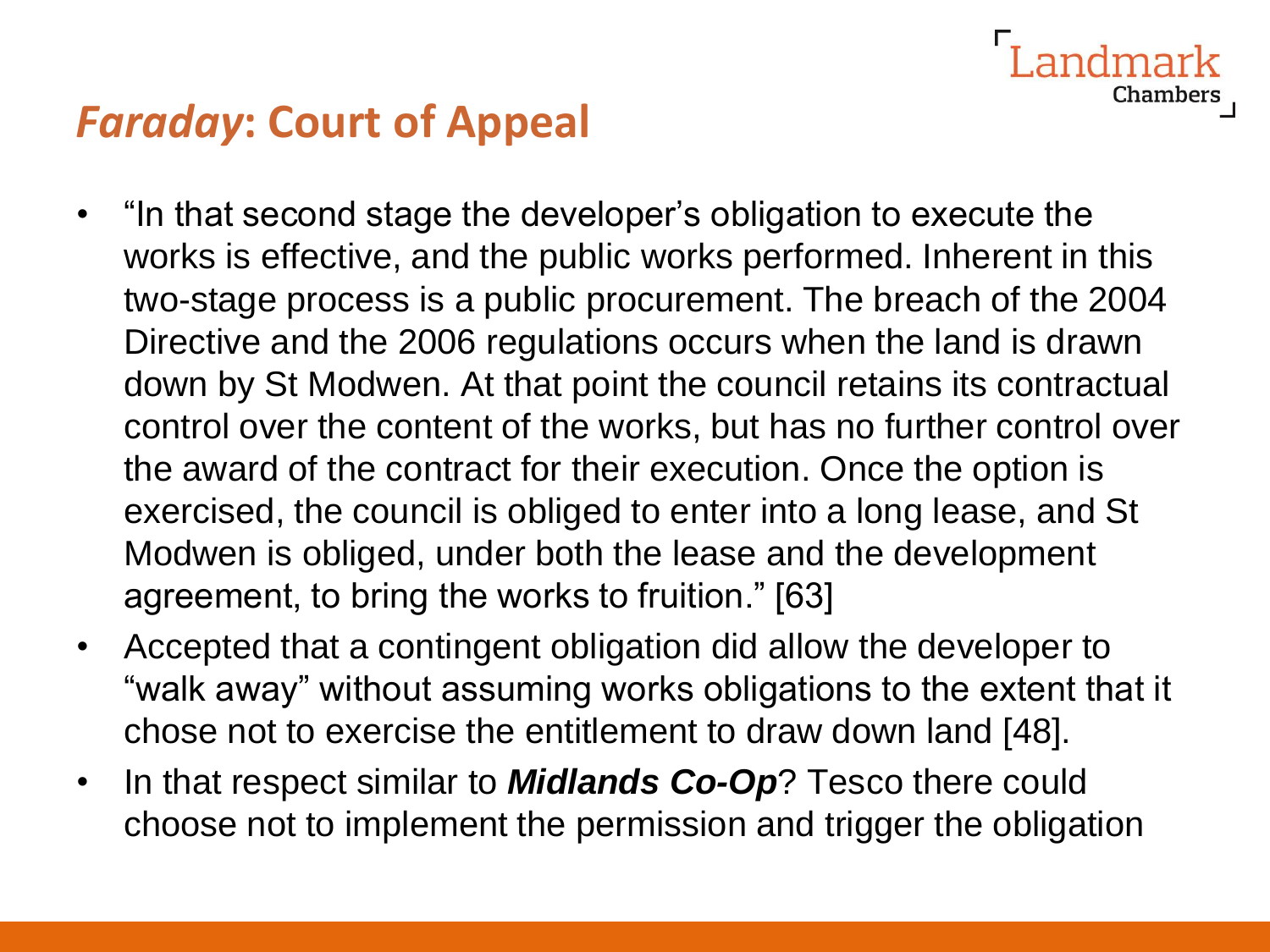• CA rejected the contention that WBC's approach should be struck down as a deliberate abuse of rights or on grounds analogous to the UK tax avoidance cases at [68] and [70] – not a *Mödling* case - "no suggestion, of the council having acted at any stage in bad faith, or with any motive to create a mistaken understanding of its objectives in entering into the development agreement"

andmark

- At [69] some recognition of freedom of contract
	- "It was not unlawful for the council to put in place a contractual relationship with a developer… to secure the regeneration of the industrial estate. Nor was it inherently unlawful for the council to seek to achieve, if it could, a lawful contractual relationship … that fell outside the reach of the public procurement regime. It was lawfully entitled to attempt to find such an arrangement, without at any stage intending the arrangement to be unlawful."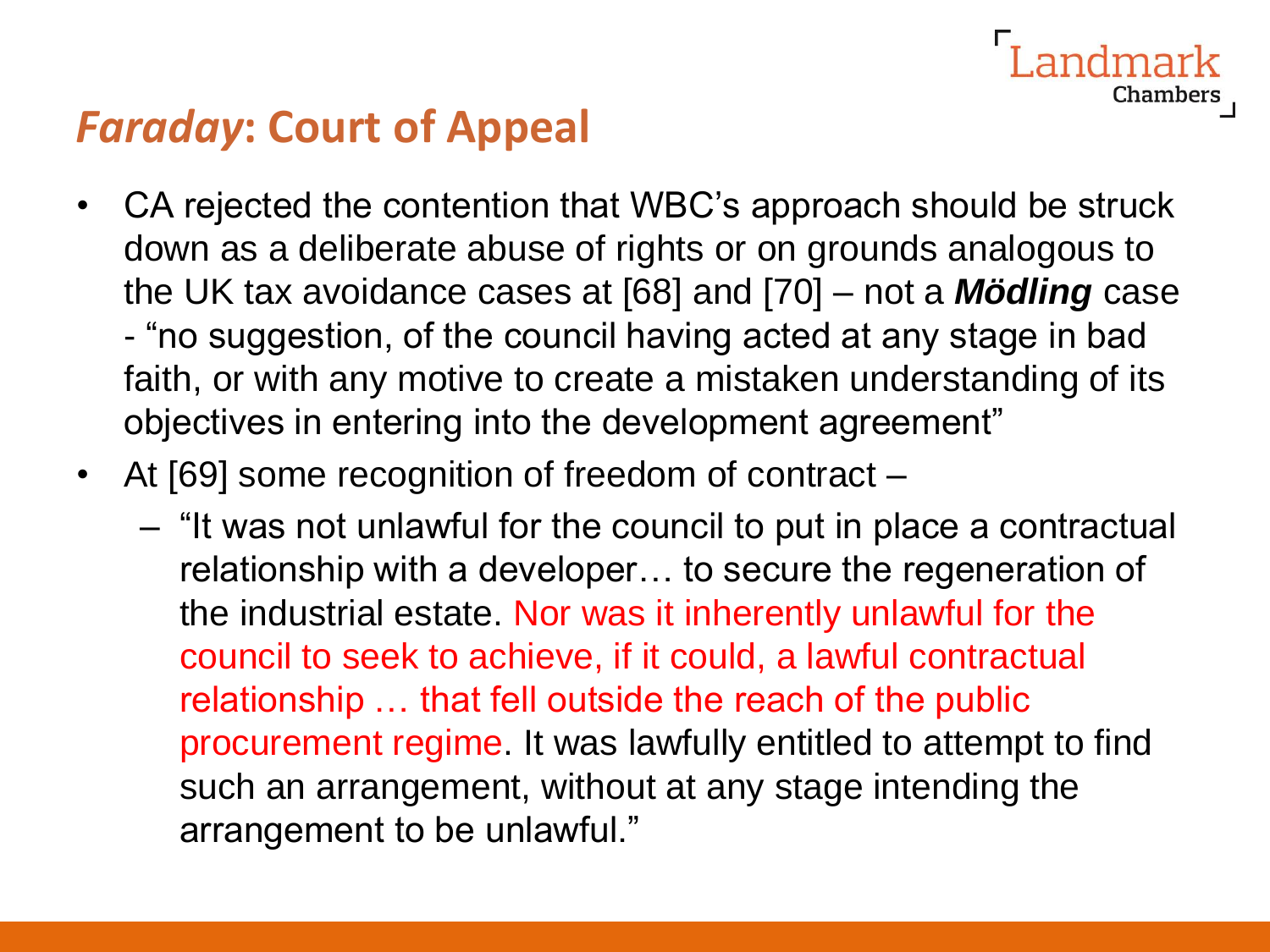## *Faraday***: VEAT notice & remedies**

- The CA also rejected the VEAT notice (VTN) as not complying with Case C-19/13 *Ministero dell'Interno v Fastweb SpA* [2015] P.T.S.R. 111 focusing on the strictness of the requirements [80] since the notice incorrectly or misleadingly -
	- described the DA as an "exempt land transaction" [89] which "was more than mere over-simplification" [89]

- referred to there being "…"no binding obligation" on St Modwen, even if read as meaning "no immediately enforceable binding obligation", still leaves too much unclear" [90]
- Also the description did not "alert a third party to the real nature of the transaction."
- Declaration of Ineffectiveness made
- Civil penalty required to be imposed but only imposed £1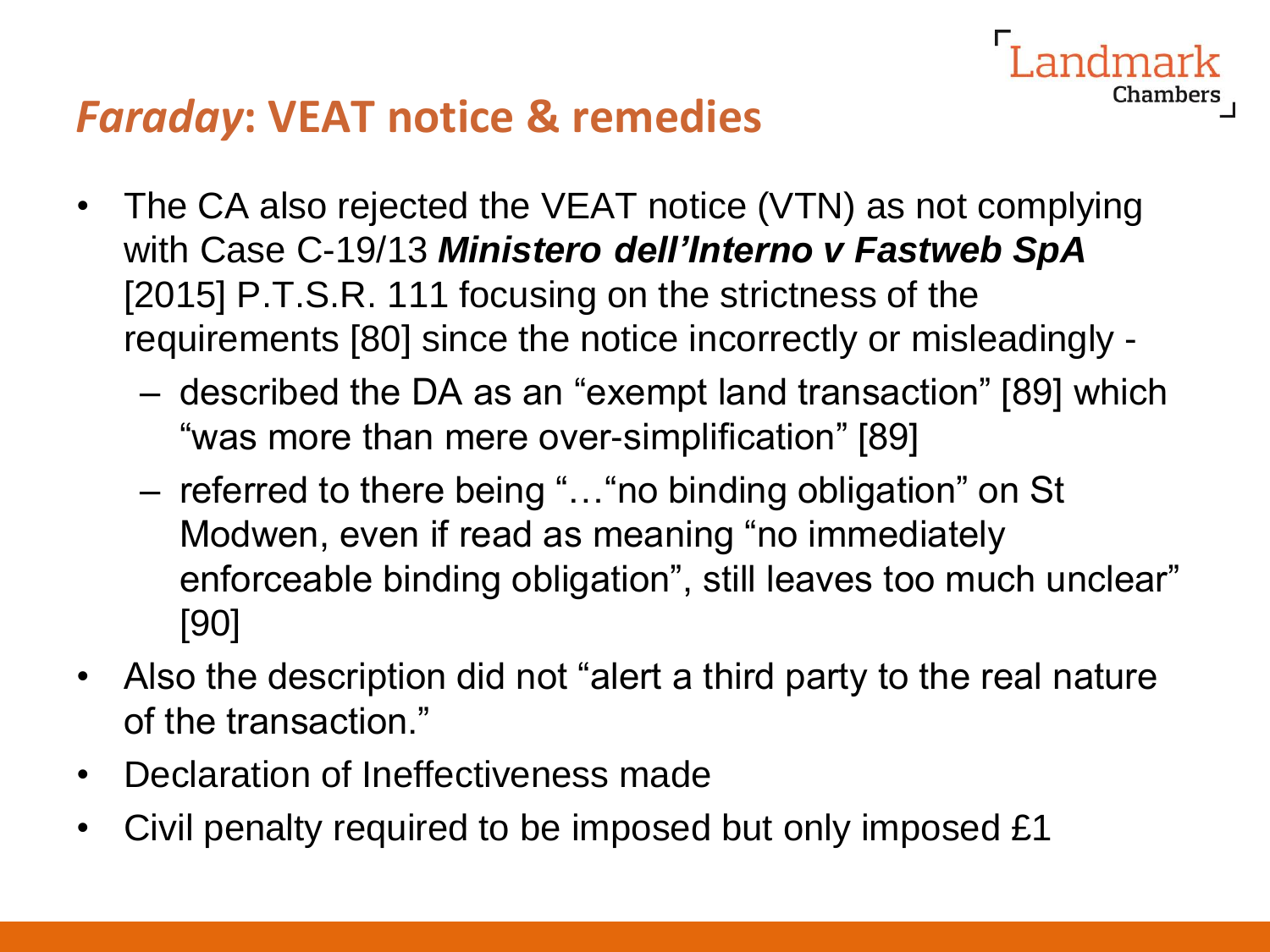

Where does the Court of Appeal's judgment in *Faraday* leave the freedom "to organise by means other than public contracts within the meaning of this Directive"?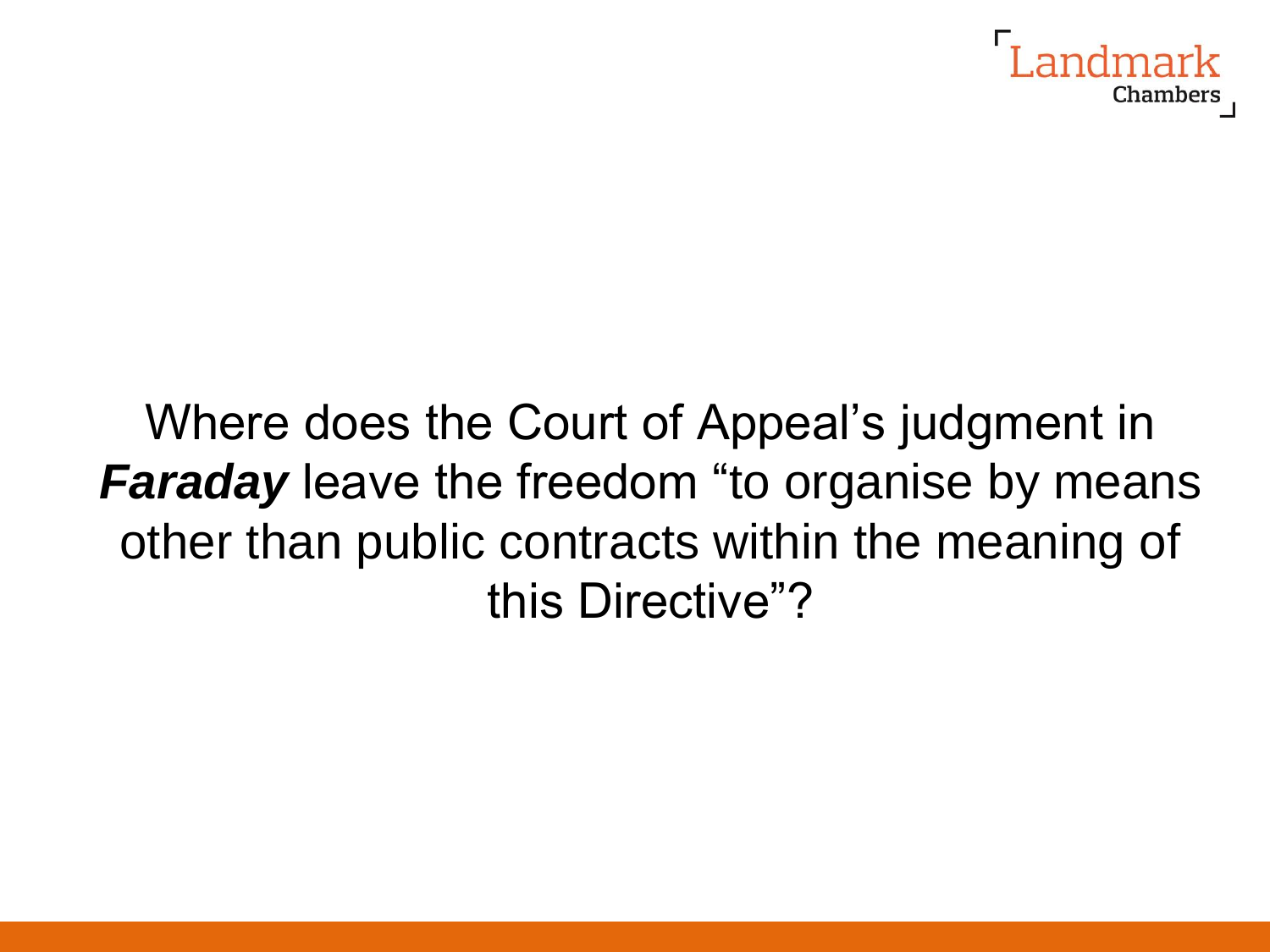# **Where does that leave us?**

• Recital (5) begs the question of whether the agreement falls within the autonomous meaning of a PWC and in that respect what was meant in *Müller* "is by nature binding at all times and in all circumstances" [AG 78] and *Remondis* "an essential element of that concept is the creation of legally binding reciprocal obligations" [AG 36].

- CA in *Faraday* did not reject the proposition that it was open to a public authority to choose whether or not to enter into a PWC (see the rejection of Ground 1). The choice must be examined to see if the agreement properly fell outside the PWC regime – not the case in *Faraday*
- On this basis, even though an economic party only binds itself to provide the public works specified by the authority if it choses to do so at a future date, and following the satisfaction of certain conditions, this is sufficient to bring it within the PWC regime